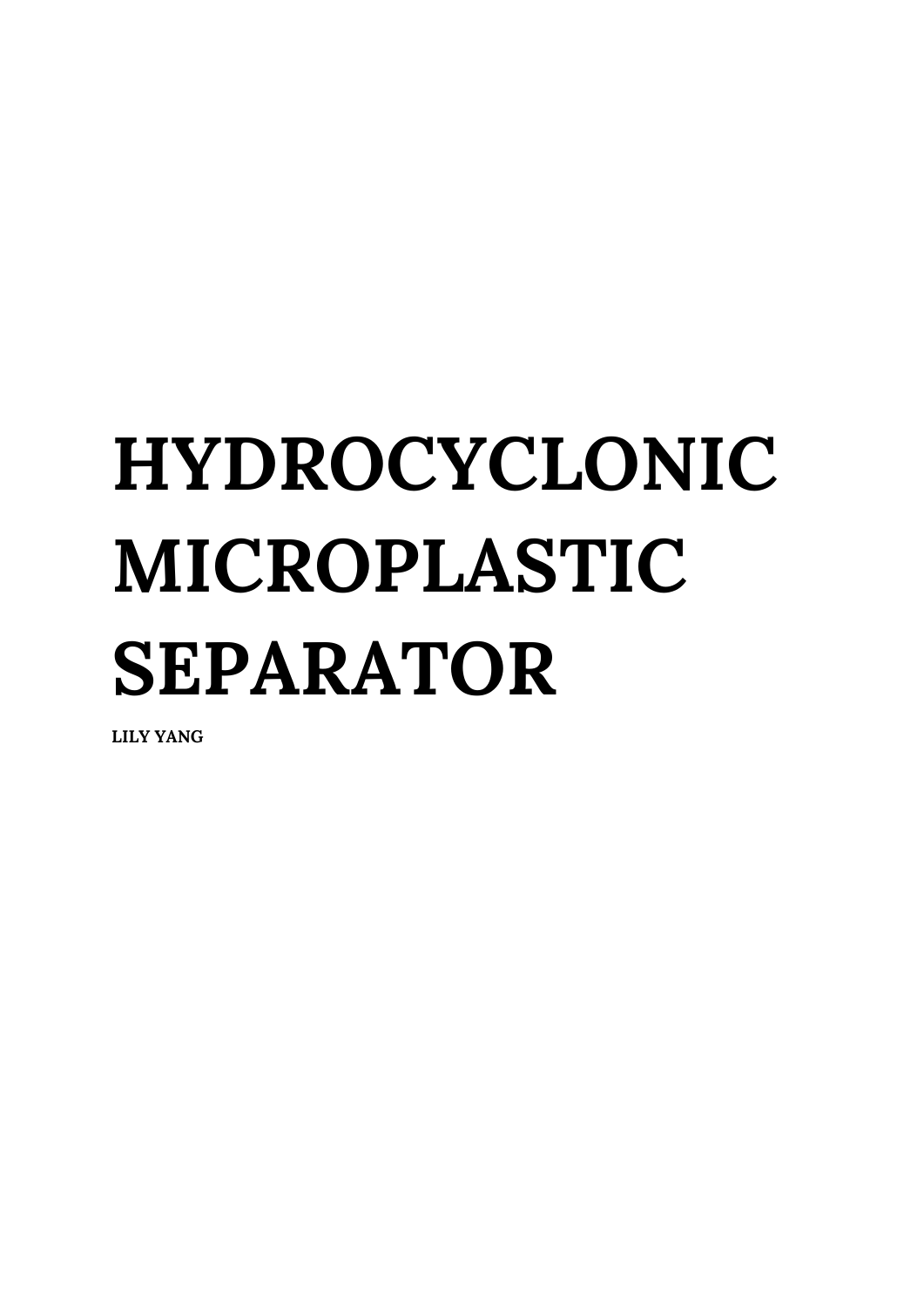#### **OVERVIEW**

This hydrocyclonic microplastic separator is an innovative solution to microplastic pollution, both in its purpose and function. Microplastic pollution is a relatively new and inadequately addressed problem. This invention targets microplastics which are typically not removed from the ocean, even by current plastic pollution removal strategies which are can't remove particles as small as microplastics. Additionally, the innovative use of a hydrodynamic cyclone allows the separator to be environmentally sustainable and easy to maintain. These qualities not only allow the separator to benefit the environment, through removing harmful microplastics, but also makes it accessible to a wider population (as it's low-cost and easy to maintain), allowing more people to benefit the environment by implementing it without detrimenting themselves.

# **BACKGROUND INFORMATION: WATER FILTRATION**

#### SEDIMENT FILTERS

There are two main categories: depth filters and surface filters. While they are both effective in filtering out small particles, they require regular maintenance, making them unappealing for use where they are located far from humans (e.g. in oceans), and create a lot of waste in the maintenance process.

#### CYCLONIC FILTRATION

Cyclone separators are typically used in gas filtration though similar principles apply to hydrodynamic cyclones (hydrocyclones) which remove particles from liquids. They usually have two main sections: the conical collection chamber and a cylindrical main chamber. Separation is reliant on inertial and gravitational forces which create a centrifugal forces. The substance must enter with high rotational velocity, usually through a tangential or scroll inlet, to create a centrifugal force field which results in an axially descending spiral.



As the substance rotates in this spiral, particles in it are thrown against the outer wall. While substances are forced to change direction as they rotate, the inertia of heavier particles force them to continue in their original direction (that of their tangential entry). In this way, particles become separated.

Gravity pulls particles down into a collection chamber while the filtered substance forms an upwards-rotating vortex, due to a centre of negative pressure created as pressure decreases radially inside the separator. The outlet tube ("vortex finder") which is partially inside the separator guides this vortex out. The "vortex finder" also helps to protect the opposite vortex from the high inlet velocity and stabilise its swirling motion. The absence of moving parts and simple construction makes these separators low-cost and easy to maintain.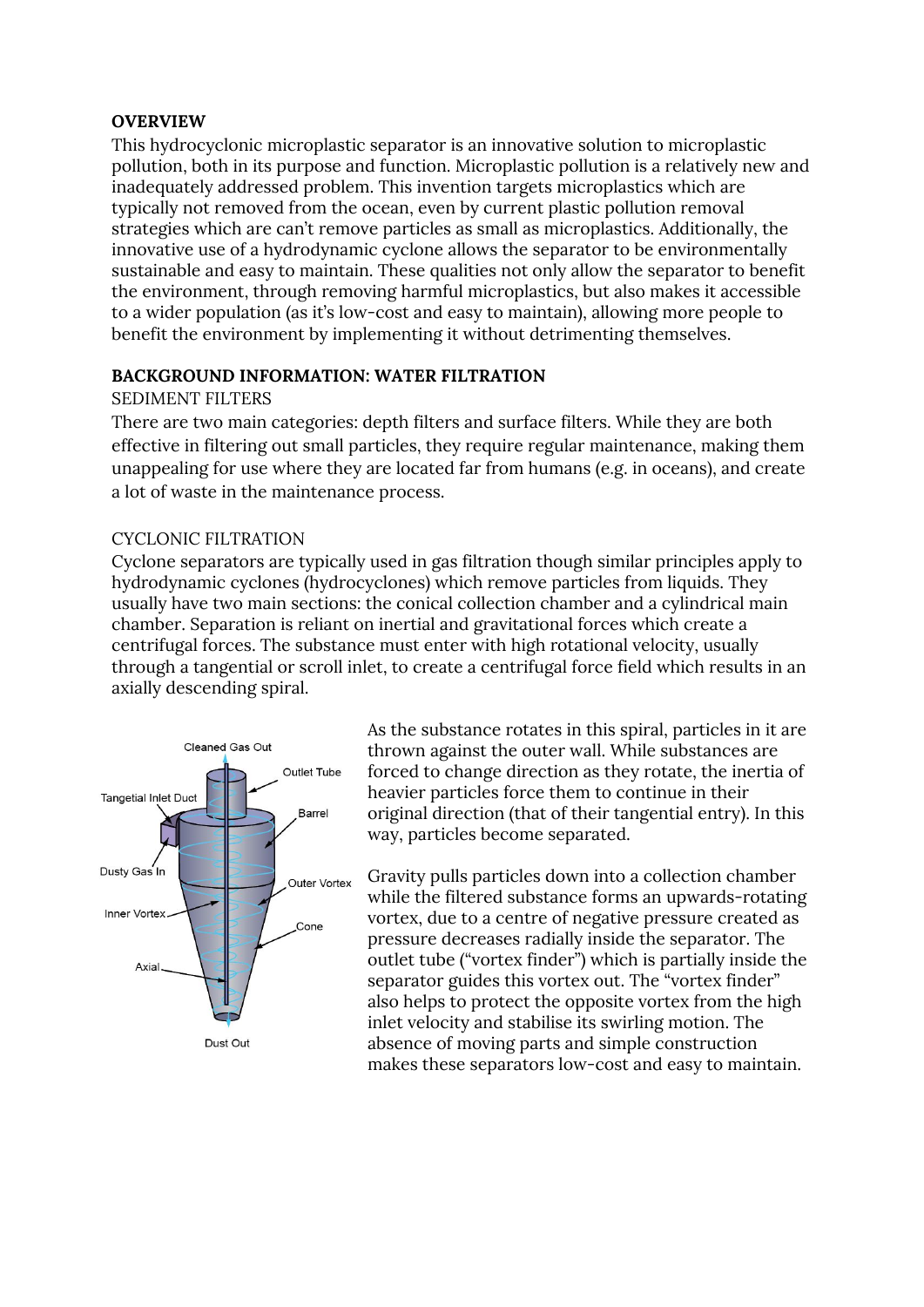#### **PROJECT DEVELOPMENT**

CONCEPT 1



CONCEPT 2

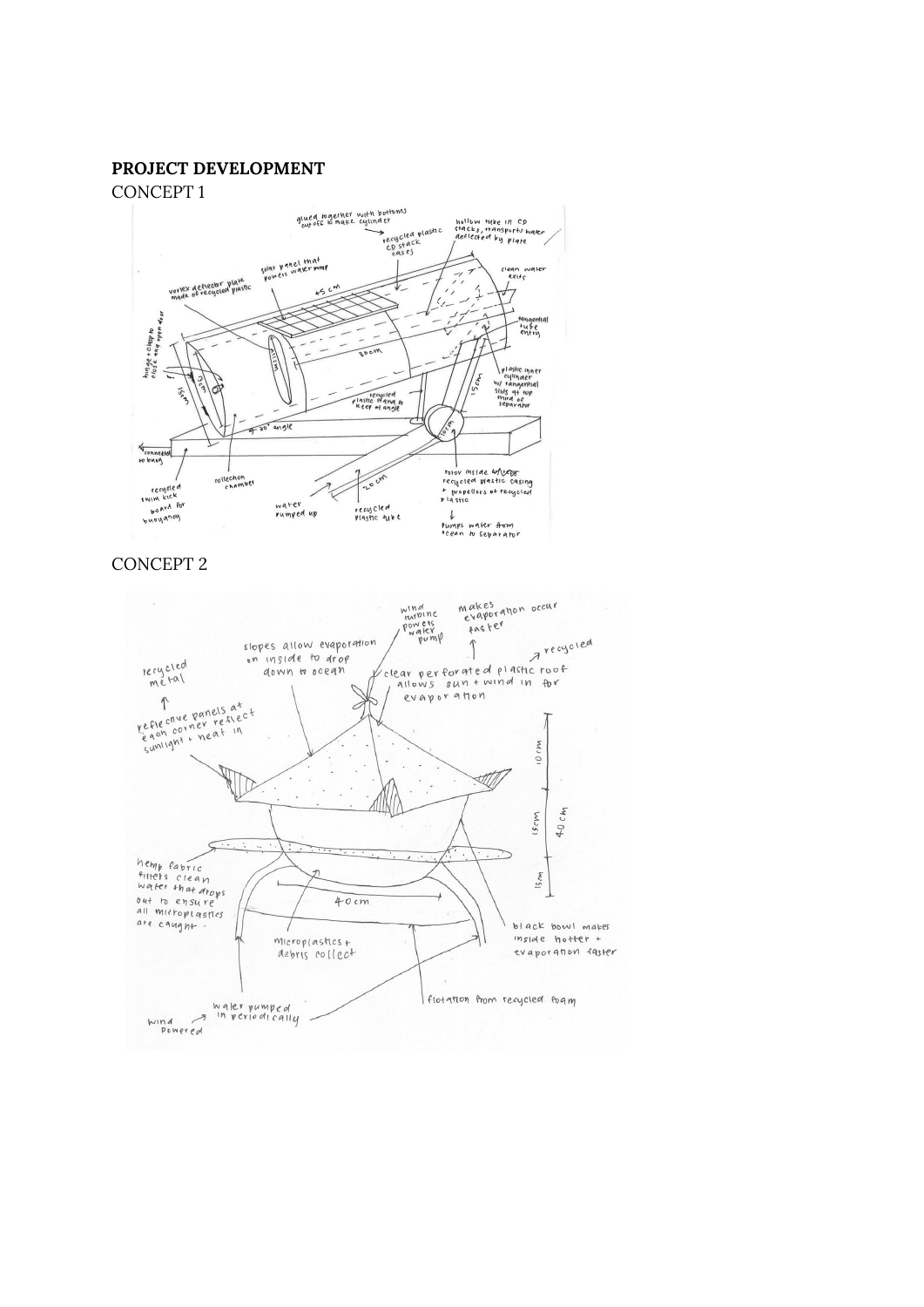#### CONCEPT 3



Concept 1 was chosen as its use hydrocyclonic technology, but was changed to stand vertically and to have a conical collection chamber similar to existing cyclones and so making it more likely to work. A buoy was added, to give the separator buoyancy and to protect electrical parts.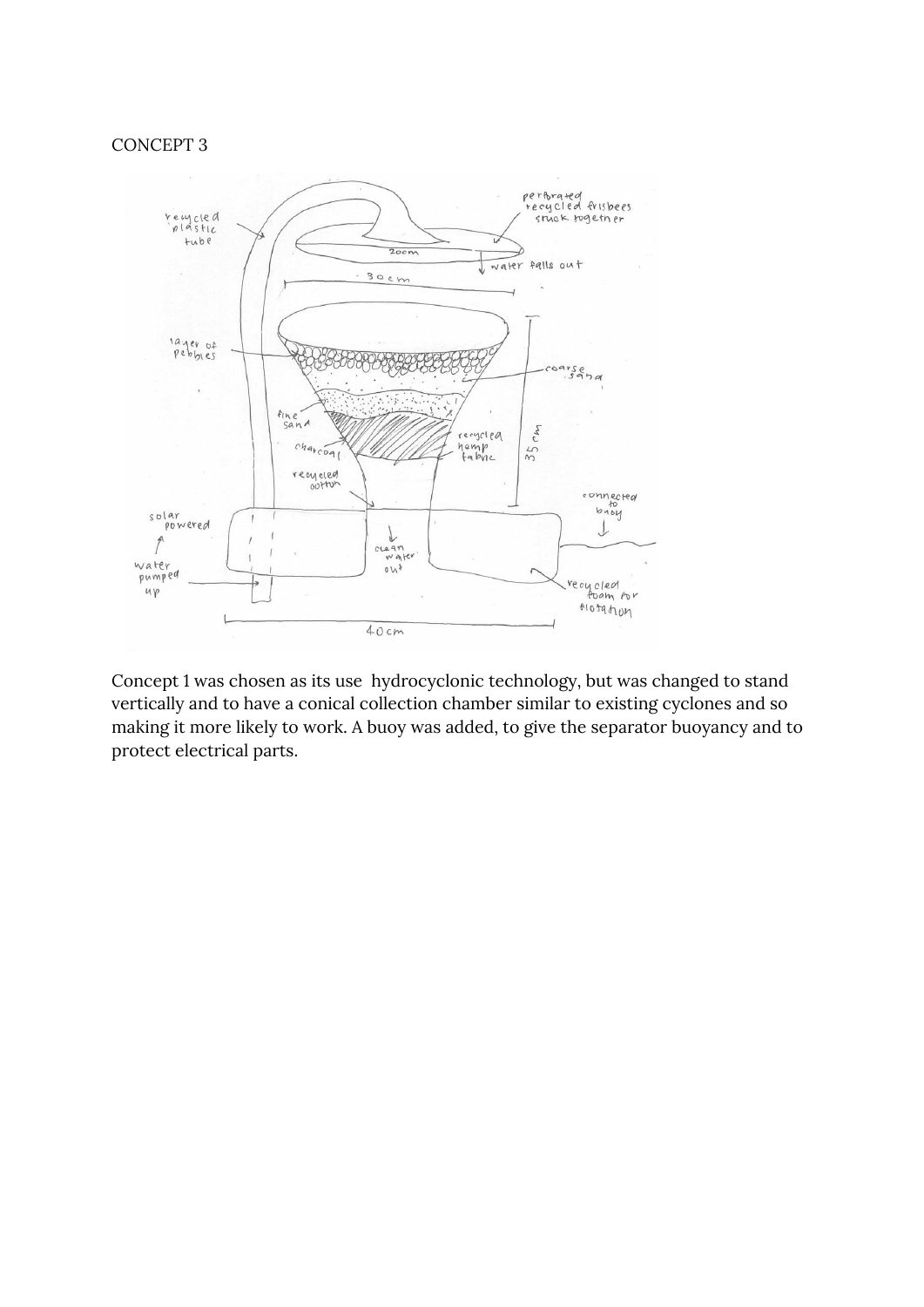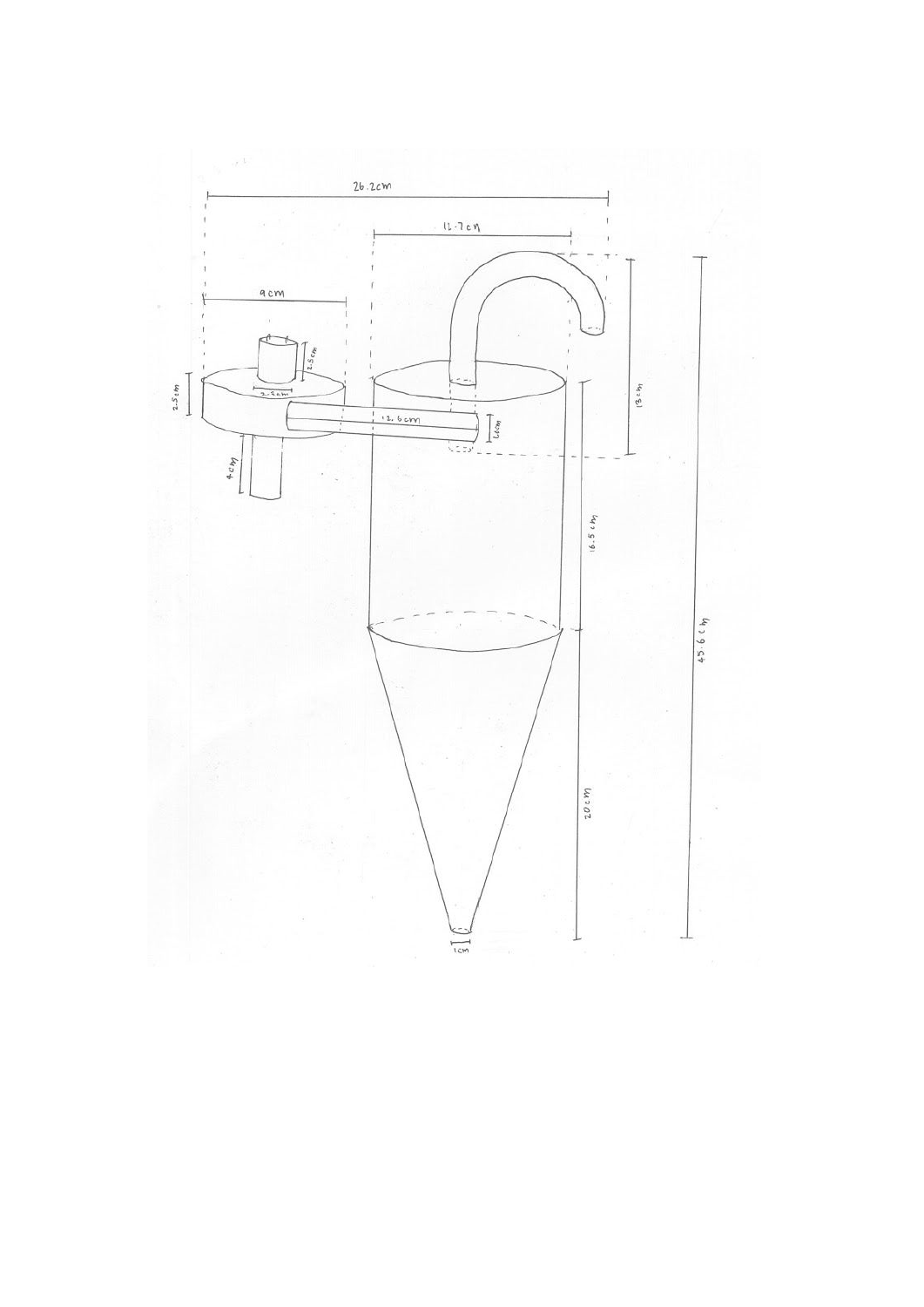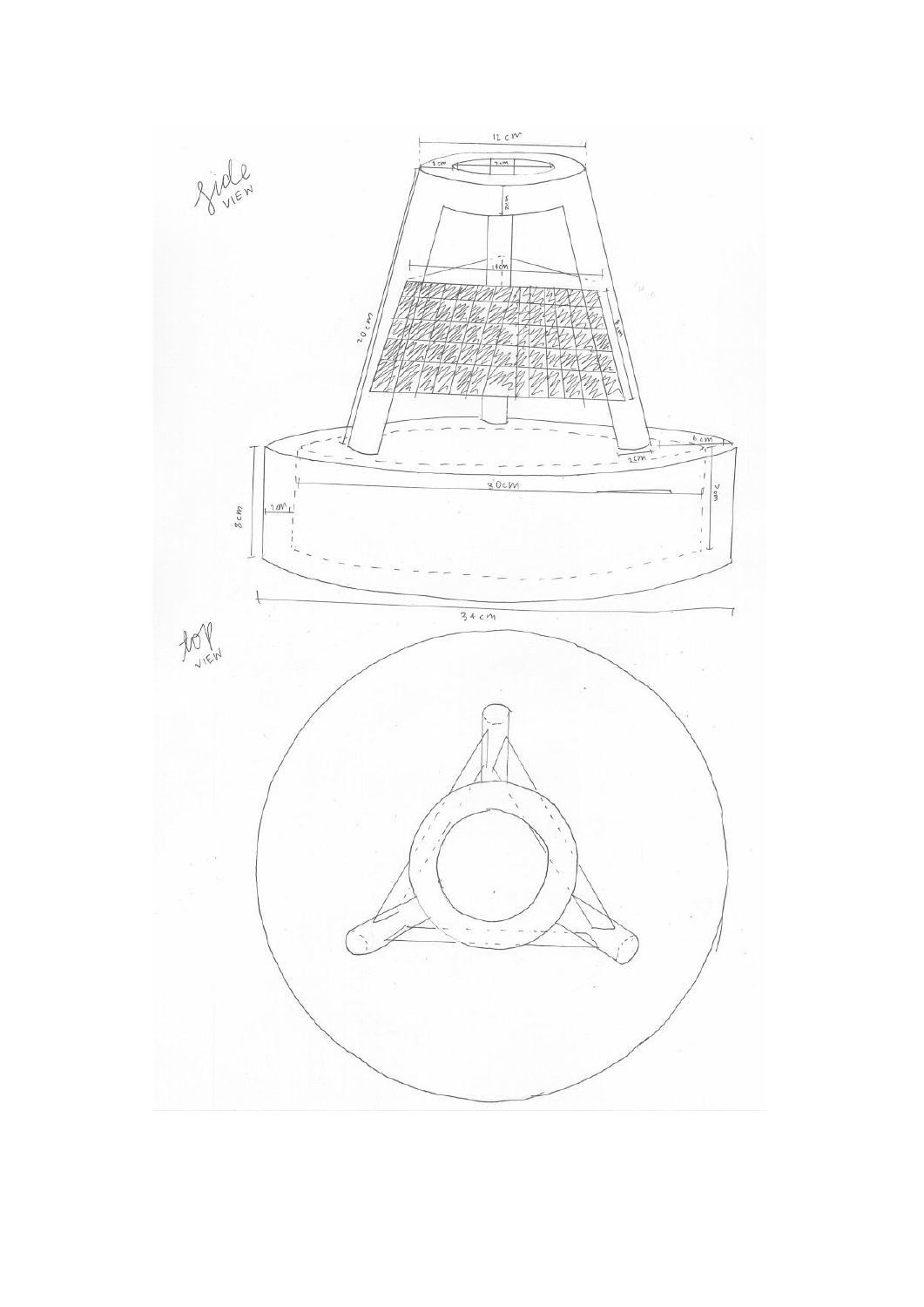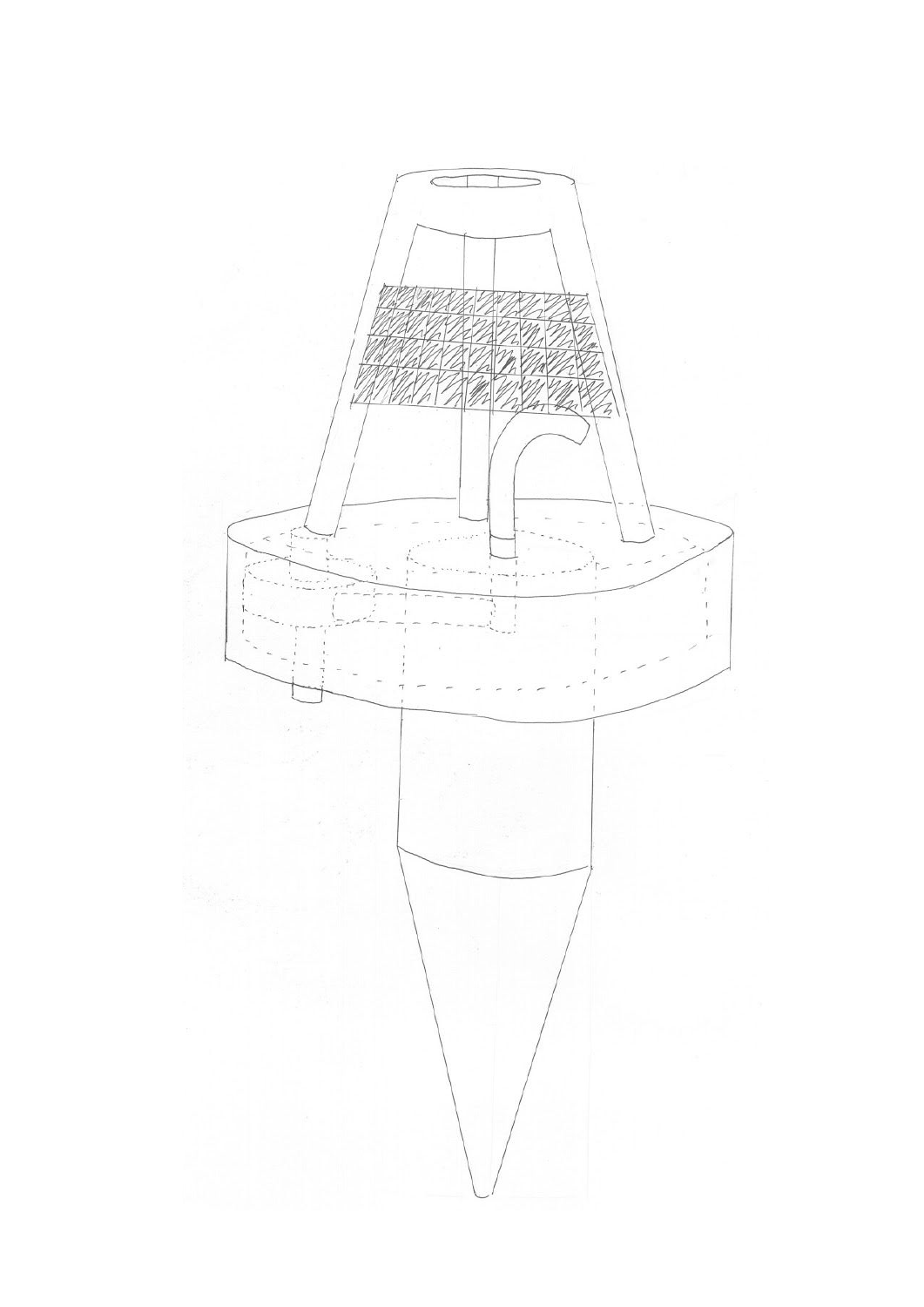

For efficiency, the separator will be located in a coastal marine environment (20m to 100m from shore) where, according to oceanographer Dr Erik van Sebille and Peter Sherman from the *Imperial College*, cleanup efficiency increases by 15% as compared to collectors in gyres. Collecting at this point also ensures that microplastics are captured where they enter, before they greatly harm marine life. This location also makes it easier to access. For environmental sustainability, the pump (which draws water from the ocean's subsurface region where most microplastics and few organisms exists) is solar-powered and the separator is constructed with recycled plastics.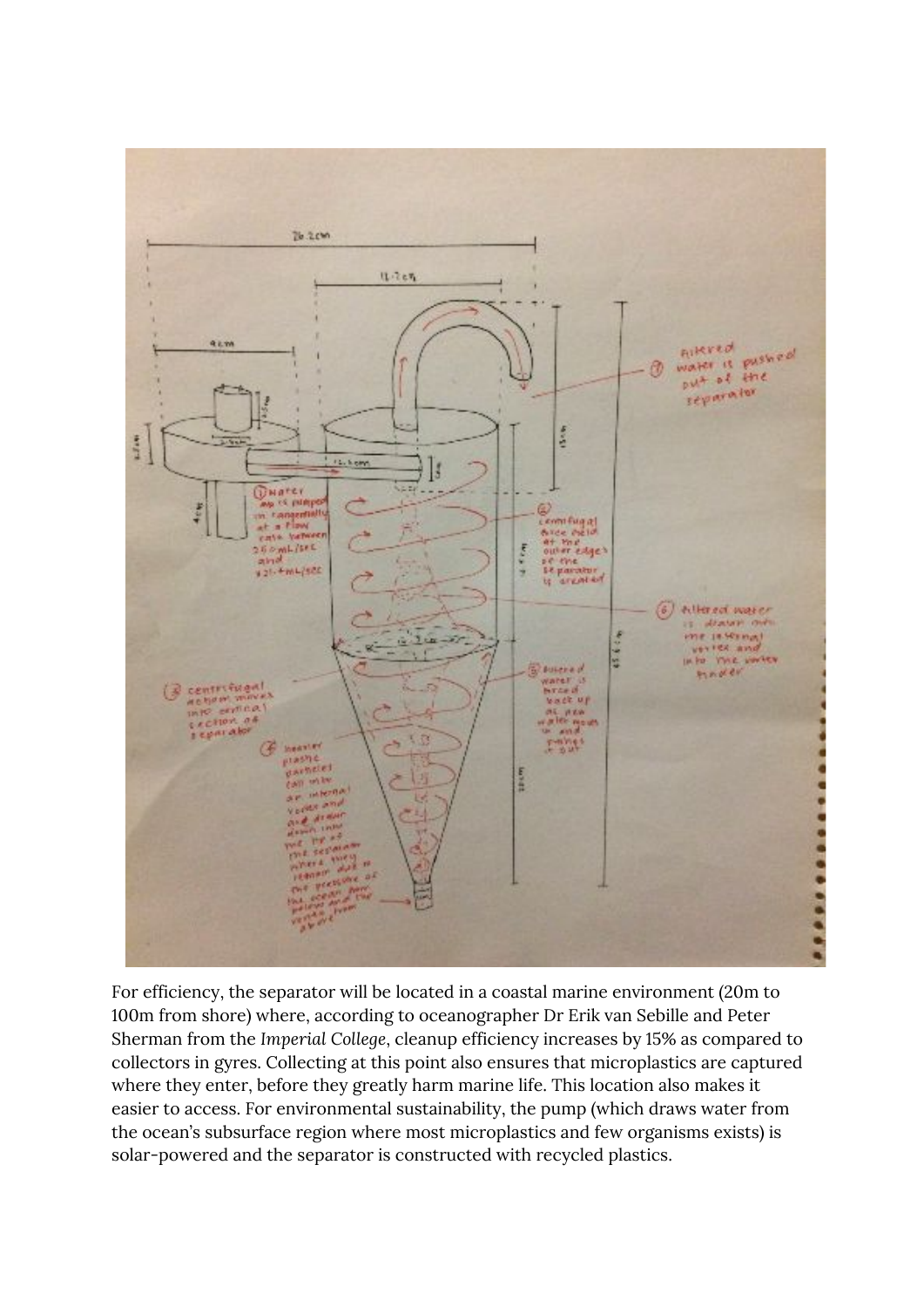# **CONSTRUCTION**

| <b>RISK ASSESSMENT</b> |  |
|------------------------|--|
|------------------------|--|

| <b>RISK</b>                                   | <b>INJURY</b>                                                              | <b>PRECAUTION</b>                                                                                       |
|-----------------------------------------------|----------------------------------------------------------------------------|---------------------------------------------------------------------------------------------------------|
| Touching the hot glue gun<br>or glue          | Mild to severe burns                                                       | Wear gloves. Work under<br>supervision. Unplug and<br>leave glue gun for 20<br>minutes before touching. |
| Sharp blade of the stanley<br>knife           | Mild to severe cuts                                                        | Wear appropriate clothing<br>and gloves. Work on a<br>stable, flat surface while<br>under supervision.  |
|                                               | Irritation from inhaling<br>dust from cut plastic or<br>getting it in eyes | Wear a mask and safety<br>goggles. Work in a<br>well-ventilated area.                                   |
| Sharp edges of the plastic<br>after being cut | Sharp edges could cause<br>cuts or infections                              | Wear safety gloves. Sand<br>extremely sharp edges.                                                      |

Construction is shown in the images below. Recycled plastic was collected or purchased from Reverse Garbage. This construction is simple and sustainable but was sometimes time-consuming and difficult as my tools (specifically knives) were not designed to manipulate plastic with my limitations of skills, time and safety. Furthermore, I had little experience so construction was at times messy. However, during construction, through evaluating my progress to identify possible improvements, I was able to refine my skills and complete a neat, working model.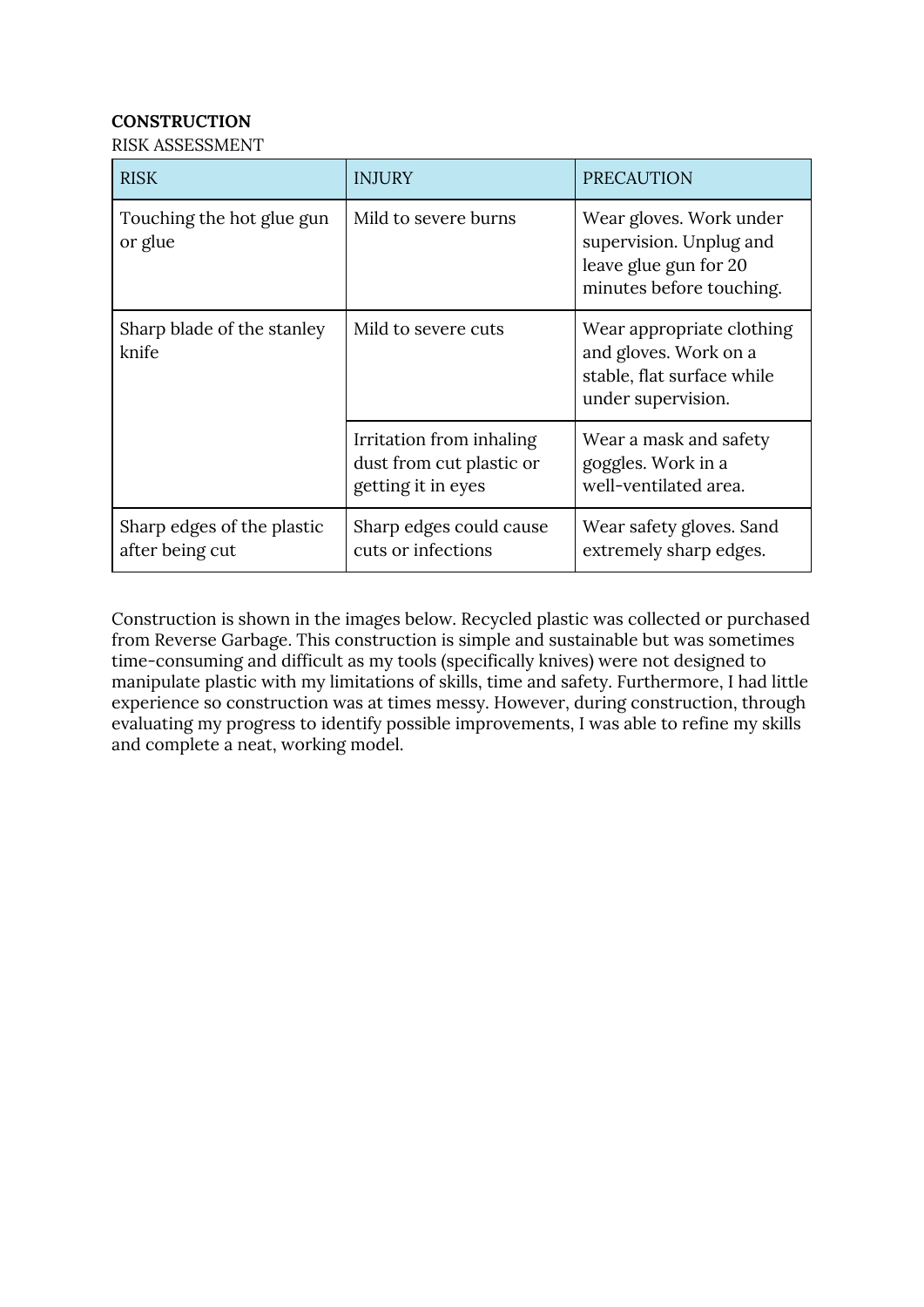#### HYDROCYCLONE SEPARATOR BODY CONSTRUCTION

26. Take one of the large CD stack cases and, using a stanley knife, cut out the base to leave an open ended cylinder as shown to the right. Retain the cut out base for later. 27. Put hot glue along one edge of this cylinder and stick it to the rim of the other large case so that their edges line up. This will be the collection cylinder 28. Take a round, plastic container which gradually becomes smaller towards the base but is the same diameter as the open end of the collection cylinder at one end. This is the lower cylinder 29. Cut the base out of this cylinder then put glue around the rim and stick it to the open end of the collection cylinder. 30. Taking the base which was retained from the previous section, measure and mark out a hole in the centre which is large enough for one of the plastic tubes to stick through. 31. Cut around the marked line using a stanley knife 32. Put hot glue around the edge of this hole then stick the straight end of the tube through until there is a 6cm length of tube sticking out, as shown to the right. 33. Glue this to the open end of the collection cylinder, ensuring that there are no holes. 34. Put a straight tube over the top of the collection cylinder, at a tangent to its circular base 35. Outline onto the tube, using a marker, where the curved edge of the cylinder lies underneath 36. Use a stanley knife to cut through this line so that the tube ends up having a curved lip 37. Line this up against the collection cylinder, 2 cm from its open end. Use a marker to mark around the tubes lip where it makes contact with the cylinder 38. Use a stanley knife to cut around this line 39. Put glue around the cut edge and stick the lip of the tube against it, as shown to the right, ensuring that there are no holes.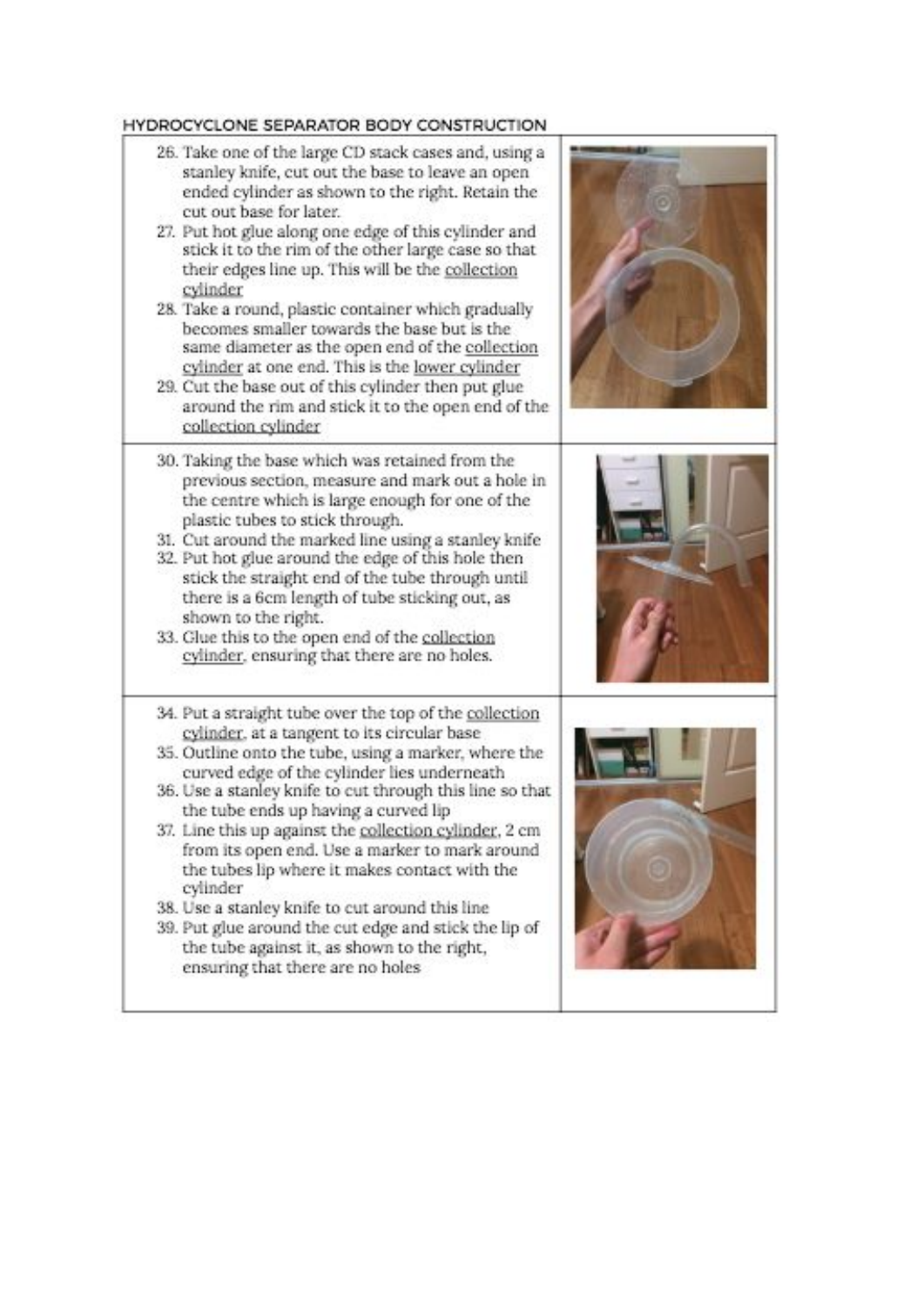| 40. Cut the bottom off the plastic martini glass to<br>leave a funnel like shape, as shown to the right.                                                                                                                                                                                                                                                                                                                                                                                                                                                                                                                                                                                                                                                                                                                                       |  |
|------------------------------------------------------------------------------------------------------------------------------------------------------------------------------------------------------------------------------------------------------------------------------------------------------------------------------------------------------------------------------------------------------------------------------------------------------------------------------------------------------------------------------------------------------------------------------------------------------------------------------------------------------------------------------------------------------------------------------------------------------------------------------------------------------------------------------------------------|--|
| 41. Take the remaining un-cut CD stack case and cut<br>out the base<br>42. Measure a circle, which shares the same centre<br>point as the base, that has a radius 1cm less than<br>that of the base (5.35cm).<br>43. Cut four 5cm by 1cm rectangles out of the<br>cvlindrical plastic tub.<br>44. Measure 2.5cm of each rectangle and mark the<br>point with a marker. Bend each rectangle at this<br>point at a 90 degree angle.<br>45. Hold each of the plastic rectangles so that one of<br>the bent faces is facing upwards. Put glue on this<br>face and stick it to the plastic circle, so that there<br>is a rectangle every 90 degrees (as shown to the<br>right)<br>46. Put glue on the part of the rectangle which is<br>facing out from the circle and stick this face to<br>the inside of the cone which was cut out in step<br>40 |  |
| 47. Put glue around the open end of the lower<br>cylinder and stick the rim of the cone to this.<br>once again ensuring that there are no holes<br>48. The model should look like the image to the right.<br>Test that there are no leaks in the model by<br>holding it horizontally, pouring water through the<br>tubes so that water extends to all the joints, then<br>rotate it slowly. Make a mark wherever water<br>drips out and seal the identified hole with hot<br>glue.                                                                                                                                                                                                                                                                                                                                                             |  |

# **EVALUATION**

While the model isn't identical to the working drawing, construction and testing clearly demonstrated that hydrocyclonic technology is a viable and effective solution to microplastic pollution. However, the formation of an opposite vortex beneath the vortex deflector plate which concentrated plastics into the collection chamber's tip was unexpected and likely because my research was mostly on cyclonic filtration of gases